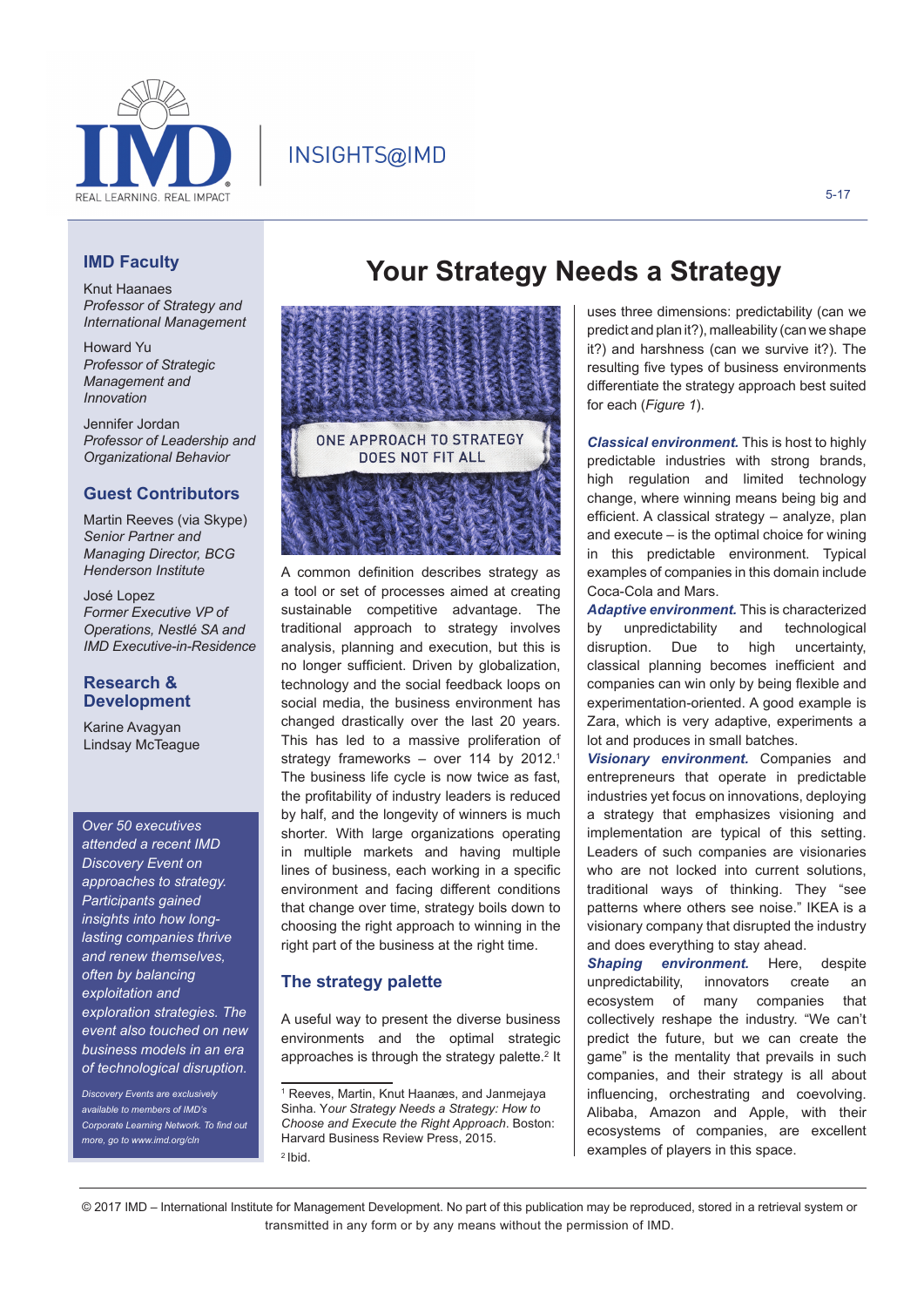

Source: Reeves, Haanaes & Sinha. *Your Strategy Needs a Strategy,* HBP 2015

**Figure 1: The strategy palette: Five environments and approaches to strategy** 

**Visionaries are not locked into current solutions and traditional ways of thinking; they "see patterns where others see noise."** 

*Renewal environment.* This is characterized by harsh conditions, when a company needs transformation. The strategy should aim not to create competitive advantage but to ensure the company's survival, by restructuring to free up and redistribute resources. Only when the survival goal has been achieved should the company attempt to deploy another strategy. American Express and Carlsberg Group are good examples of companies that underwent major transformation – and then renewal – when weakening performance initially threatened their very existence.

Evidence from over 200 transformations shows that the majority of companies start transforming only in times of turbulence and underperformance. The first step is operational turnaround (cost cutting, reallocation of internal resources, etc), which lasts about six months until the company recovers and reaches industryaverage performance. Yet most companies undergoing transformation cannot sustain the result in the long run, as they tend to stop after the first phase without picking a new strategic approach for innovation and growth.

# **Successful business renewal**

Ongoing IMD research shows that out of the top 50 Fortune 500 companies in the 1970s, only 16 made it to the 2016 list, successfully renewing themselves. All of these companies:

- Balance exploration and exploitation well (*see below*), though differently.
- Remain market-focused and driven from the outside in, rather than becoming more introverted.
- Are not first movers, but are always early movers. If needed, they make large acquisitions.
- Embrace disruptions without falling into the success trap. Many have in fact disrupted themselves.
- Adopt a portfolio perspective to "owning" their market space. They constantly scan for new ideas, megatrends and key needs, and are not afraid to exit profitable businesses and markets if they will not serve long-term interests.
- Have a culture of building capabilities as they transform.
- Make efforts in the digital and perhaps surprisingly – sustainability areas.

José Lopez stressed two additional factors contributing to a company's longterm success: having a profound vision and purpose beyond mere numbers; and the ability to say no to things, in order to find the right opportunity. A crucial step in bringing the vision to reality is operationalizing, described by Lopez as "intending the unintended." Without it, short-term goals and a narrow focus on numbers tend to overtake mid- and longterm goals. Nespresso, for example, took an intended decision (for technical and strategic reasons) not to sell its capsules in retail outlets, which led to the "unintended" consequence of its product becoming *the* reference in coffee.

When participants were asked to name successful companies, along with factors that would contribute to their survival over the next 20 years, an interesting list emerged (*Table 1*). It also triggered a discussion on how success is defined when Tesla was mentioned independently by two groups. Tesla has yet to make a profit, but the value of its future growth is huge.

# **New business models**

Professor Yu spoke about the dramatic changes in business models over the last 20 years, driven by accelerated developments in technology and increased social expectations. The consequences of technological disruption are: reduced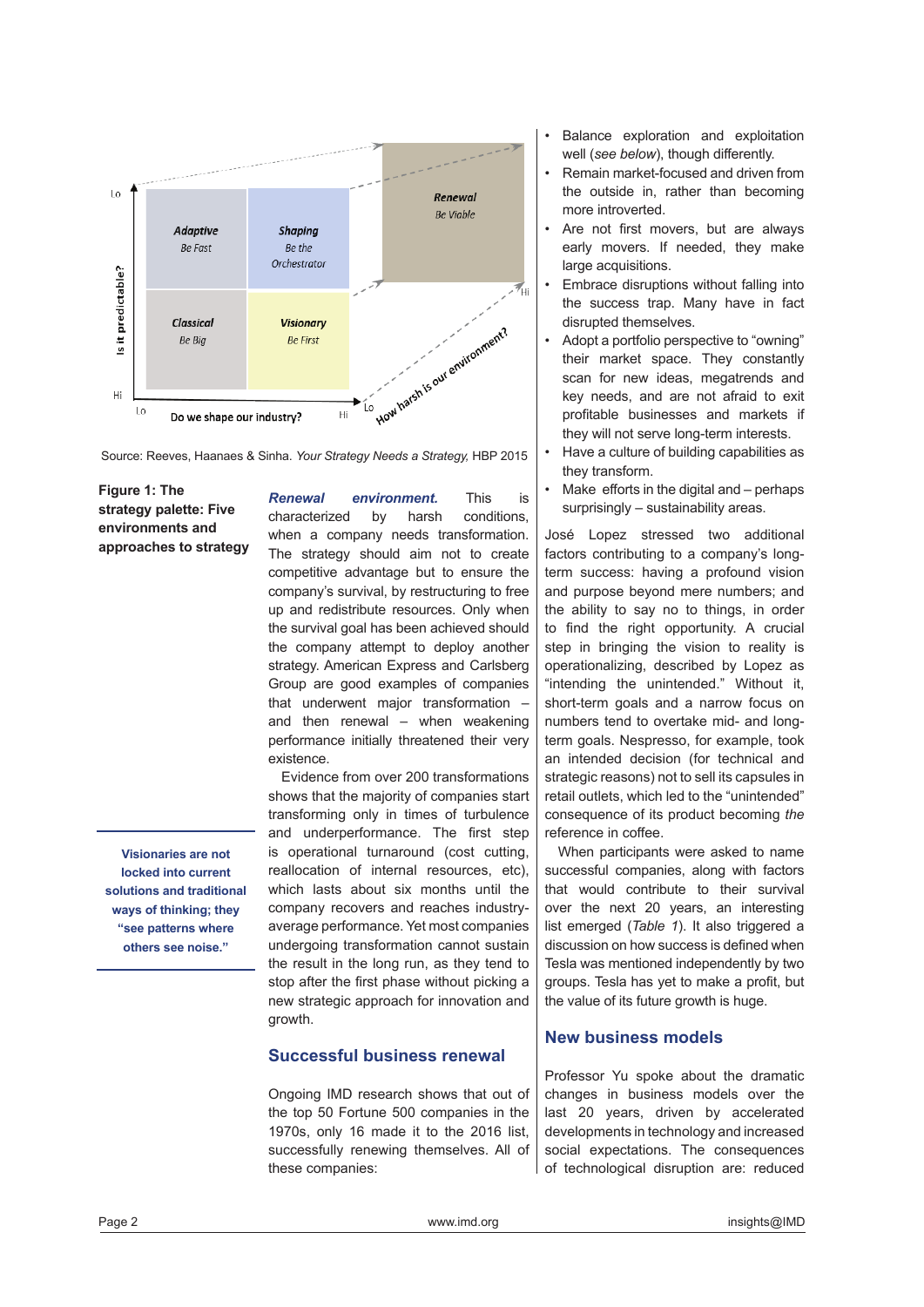transaction costs, increased connectivity, accessibility, scalability and removed entry barriers. Regulators are lagging behind these developments and always have to play catch-up, as in the cases of Uber, AirBnB and blockchain technology.

At the same time, social expectations are higher than ever. Consumer power has increased through user ratings and peer feedback, which are now used to build trust that before was mainly ensured by government regulations. People have grown accustomed to ease of use, efficiency and instant gratification; they have less patience.

With the lowering of entry barriers, new entrants that rely heavily on technological advancements are threatening many existing businesses. For instance, traditional shipping companies are being challenged by small technologically savvy entrants trying out the Uber model for the "last mile" in the B2B shipping industry.

Technology companies also dominate the stock markets. If ten years ago there was only one tech company in the Top 10 companies with the highest market capitalization, now they occupy half of the list, and most have a platform strategy, which leads to much higher performance and efficiency. On the strategy palette, this is a Shaping environment in which firms orchestrate an ecosystem of companies.

# **Exploration and exploitation in business**

Big players tend to think that the game in their industry is well defined and it's all about winning that game; small players believe they will reshape the industry. These two attitudes fit into the exploitation and exploration framework developed by James March in 1991.<sup>3</sup> *Exploration* is about what's new, search and discovery. In such organizations the focus is on longterm initiatives and projects, innovation and growth, and the culture promotes outward-orientation, flexible adaptation and empowerment. *Exploitation* is taking something that exists and making it better. Here the focus is on the short term, efficiency and productivity; the company

3 March, James G. "Exploration & Exploitation in Organizational Learning." *Organization Science*, 2(1), 1991: 71–87.

is inward-facing, with an emphasis on discipline and clarity of direction.

The extremes of the two approaches represent the traps companies can fall into:

*• Success trap*, the "I am so good, I don't want to change" mentality. Many successful companies neglect exploration and become complacent, bureaucratic and inward-oriented. They focus on their existing competencies and on delivering short-term performance, and they care too much about executive legacy. Kodak and Nokia, for example, got caught in this trap and failed – a fate that happens to one in three companies, according to BCG research.<sup>4</sup>

*• Perpetual search trap*, the "I like new ideas, I don't want to spend time refining old ones" mentality. This often happens in small innovative companies that continually search for new ideas. A famous example is Xerox PARC, which spawned many innovations but failed to commercialize them (including the first PC mouse, which Apple went on to develop). To avoid this trap companies should engage in relevant innovations, define time horizons, select opportunities that fit their capabilities, use tactical experimentation and create external innovative platforms.

4 Reeves, Haanæs, & Harnoss. https://www. bcgperspectives.com/content/articles/growthinnovation-tomorrow-never-dies-art-of-stayingon-top/ 19 Nov. 2015.

**technologies emerge, they open up new paths for organizations to reimagine their business models, to make services more convenient and closer to consumers.**

**Once enabling** 

# **Table 1: Successful companies: Still here in 20 years?**

| Company       | Factors contributing to survival in 20 years                                                                                                                                                                                    |
|---------------|---------------------------------------------------------------------------------------------------------------------------------------------------------------------------------------------------------------------------------|
| 3M            | Strongly diversified portfolio of innovations across<br>products and segments.                                                                                                                                                  |
| <b>IKEA</b>   | Extremely customer-driven, very adaptive, addition of<br>e-commerce creates barriers to competitors, great at<br>talent acquisition.                                                                                            |
| <b>LEGO</b>   | Company and brand are relevant, emotional and adaptive.                                                                                                                                                                         |
| <b>Swatch</b> | Strong brand and price, lives its vision of "Swiss quality"<br>watches available to everyone." Succession from dynamic<br>father to son seems to have worked.                                                                   |
| Toyota        | Strong company with heavy focus on long-term perspective<br>in investing. Was the first to invest in a mainstream hybrid<br>car and to introduce "lean."                                                                        |
| Tesla         | Innovative, customer experience-oriented, new models are<br>being tested. BUT relies heavily on its founder Elon Musk<br>and faces industry disruption from car sharing, as well as<br>drawbacks from slow battery improvement. |